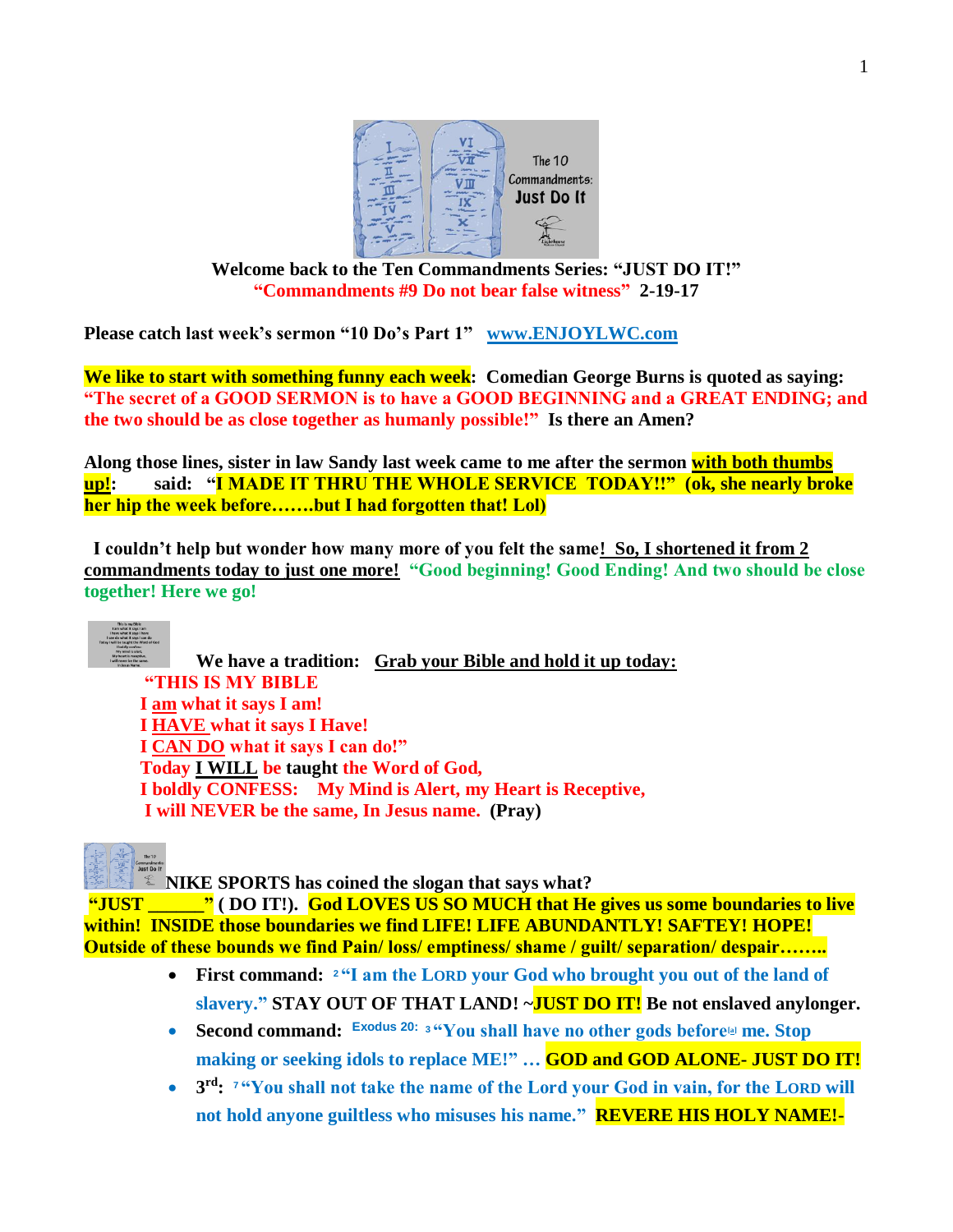- **4 th: <sup>8</sup> "Remember the Sabbath day by keeping it holy." SET THIS APART (Holy is to be set apart for God's purpose- make it sacred again- ).JUST DO IT!**
- **5 th: "Honor your father and mother" – give their advice and wisdom weight due them.**
- **6 th: "Do not murder" - Jesus takes it further 1)no anger, no call names, no hate (All which in that order LEAD TO MURDER) JUST DO IT!**
- $7<sup>th</sup>$  "Do not commit adultery" (Sin starts with a "Glance") We had \_29\_\_ men out **on Wednesday for Conquer Group! Snow storms! HOW many tonight at 6:30?**
- **8<sup>th</sup>. "You shall not steal" Emotionally, physically, or spiritually- Auto tithe for those stealing from God in your bulletin . :-) JUST DO IT!**

**Today I want to talk to you about: Cmmnd#9 is "You shall not give false witness"**

**What is "False witness"? It is to Intentionally misrepresent the truth;To lie; Discredit.**

**1991 Book** *The Day America told the Truth by Patterson & Kim* **"Lying has become a cultural trait in America. Lying is embedded in our national character….. the majority of Americans today (2 out of 3) believe that there is nothing wrong with telling a lie." (Anyone concerned with this?)**

**Raise your hand if you have been LIED TO! LIED ABOUT!? MISREPRESENTED!? Raise your hand if you liked it? (hmm. )** 

**THEN learn from that and don't misrepresent the intentions of others or bear false witness against your neighbor (be they a church neighbor, a person down the street, co-worker, teacher, kid you don't like at school. Bless those who persecute you.). Amen?** 

**Matthew 7:12 - The Golden Rule:**

**12So in everything, do to others what you would have them do to you."**

**So WHO was the first LIAR? EVER!? Satan the serpent!**

**Who was the first victim of "False witness" of "Misrepresentation" EVER?: GOD!**

o **Genesis Ch. 3:1 "Did God really say, 'You must not eat from any tree in the garden?'" (In my studies this week it HIT ME! That was spoken to Create doubt in EVE! Undermine GOD'S AUTHORITY ! UNDERMINE GOD's GOODNESS! GOD'S Protection! HIS HESED "Above and beyond favor!") You might ask: But why then put a tree to choose** 

**something other than God? God loves us enough to give POWER OF C.H.O.I.C.E. . Illustration: My first memorable lie was when my Mom told me to get a bath to be ready for church tomorrow. About 5 minutes later I shared my enthusiasm for taking a bath. Yet I was remarkably DRY, still DIRTY, tub was DRY, towel was DRY, soap was DRY! It was only then I realized how BRIGHT my parents were and how dull a lie is! LOL. "Be sure your sin will find you out!"** 

**REMEMBER, satan's REBELLION, his self esteem needed others on his team! He wanted to be trusted, believed, embraced, to bring others down to his level because "Misery loves company" - THIS IS WHAT WE DO WHEN WE LIE ABOUT OTHERS. We take a swipe at their goodness, we try to bring them to our low estate, most commonly because of OUR sin in our own lives (remember, lying (Misrepresenting truth) comes on the heals of Murder/ Adultery/ on the heals of stealing commandments respectively.)**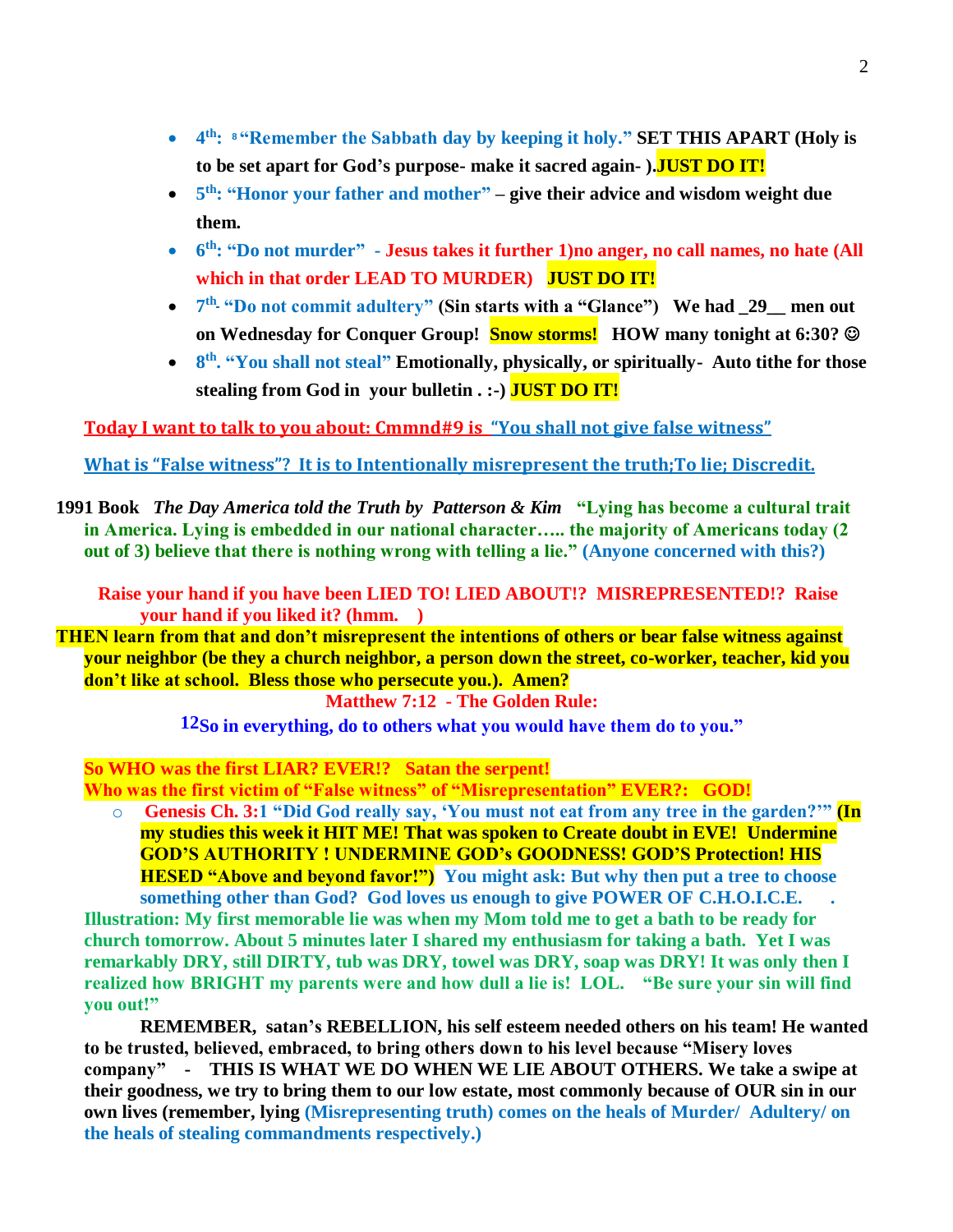**Vs. 5 satan the serpent continues his case against God To EVE, "For God knows that when you eat from it**

**your eyes will be opened, and you will be like God, knowing good and evil."**

- o **your eyes will be opened, (Satan is Insinuating that your eyes are not FULLY opened now and that God is holding back goodness from you! LIE! He was holding back the pain of poor choices! EVE had it as good as it gets!! Walking with GOD and her husband in the Middle east utopia of the Garden of Eden! )**
- **you will be like God, (Insinuating that you can attain a HIGHER place by disobedience, by dissent and resistance- seems like satan is using the same tactics today- "Evolution" / or our sexual revolution that has given rise to places like Example: "PLANNED PARENTHOOD" "You will be like God"(to determine the end of life) –(PP is a Non-profit tax exempt organization that gets about \$500m/yr of federal aid)**
- **(by title you would think they "well baby visits, ultra sounds, happy thoughts… lets Plan your parenthood )**

**PP ultrasounds are only offered to determine if the "fetus" is young enough to abort. Corning, Ny. Staff member said on taped call "No, we only do- we can only do ultrasounds if you are terminating." (No prenatal care, at 92 other sites across America surveyed)** 

- **THAT IS MISREPRESENTATION. This isn't about helping a teen /young adult become a Mom. It's about being renumerated by our tax \$\$ for performing abortions & Birth control & sexually transmitted disease checks.**
- **TRUTH: I looked up the Definition of Planned parenthood on google: It was formed in 1916 by Margaret Sanger (born in Corning ny!) as a "Birth Control Clinic", then changed to "Birth Control League"1921. Then changed name to "PLANNED PARENTHOOD IN 1942," (where the lie began- for it's not about parenthood, it's about planning to avoid parenthood at the expense of the unborn.) Sanger said in her book: "the most merciful thing that a family does to one of it's infant members is to kill it."**
- **PP has remained true to it's original intent, ……TERMINATE UNWANTED PREGNANCY. May they return it to correct name: "Birth Control League" in their policy to "REMOVE THE INCONVENIENCE OF women CHOICES" If we did Commandment 7: "no adultery", then we wouldn't be guilty of Commandment 8 "Do not murder!"**
- **IF YOU are one who had an abortion, please know that God's forgiveness is already bought and paid for on the Cross of calvary over 2000 years ago. Seek Him and He will bring you cleansing and peace.**
- **IF YOU or someone you know is in need, please see us or reach out to our local Praise God for "Pregnancy Care Centers" forming and we are supporting with our Baby Bottle drives today.**
	- o **) POSITIVE Of keeping the child: Tim Tebo (1987 Phillipines, health reasons: "abort" NO! We dedicate Tim to you God. In His 2009 Championship football game he wore John 3:16. Google had over 92 million hits to look up John 3:16!!!!!!!!!!! Do not abort! Do not buy the lie of satan that life is dispensable because it seems inconvenient!**

**Vs. 5 satan continues his case against God, "For God knows that when you eat of the forbidden fruit your eyes will be opened, and you will be like God, knowing good and evil."**

o **knowing good and evil." (Eve didn't think this Thru! There was a bit of truth in each one of these lies! BUT EACH LIE UNDERMINED GOD'S GOOD INTENTIONS TO**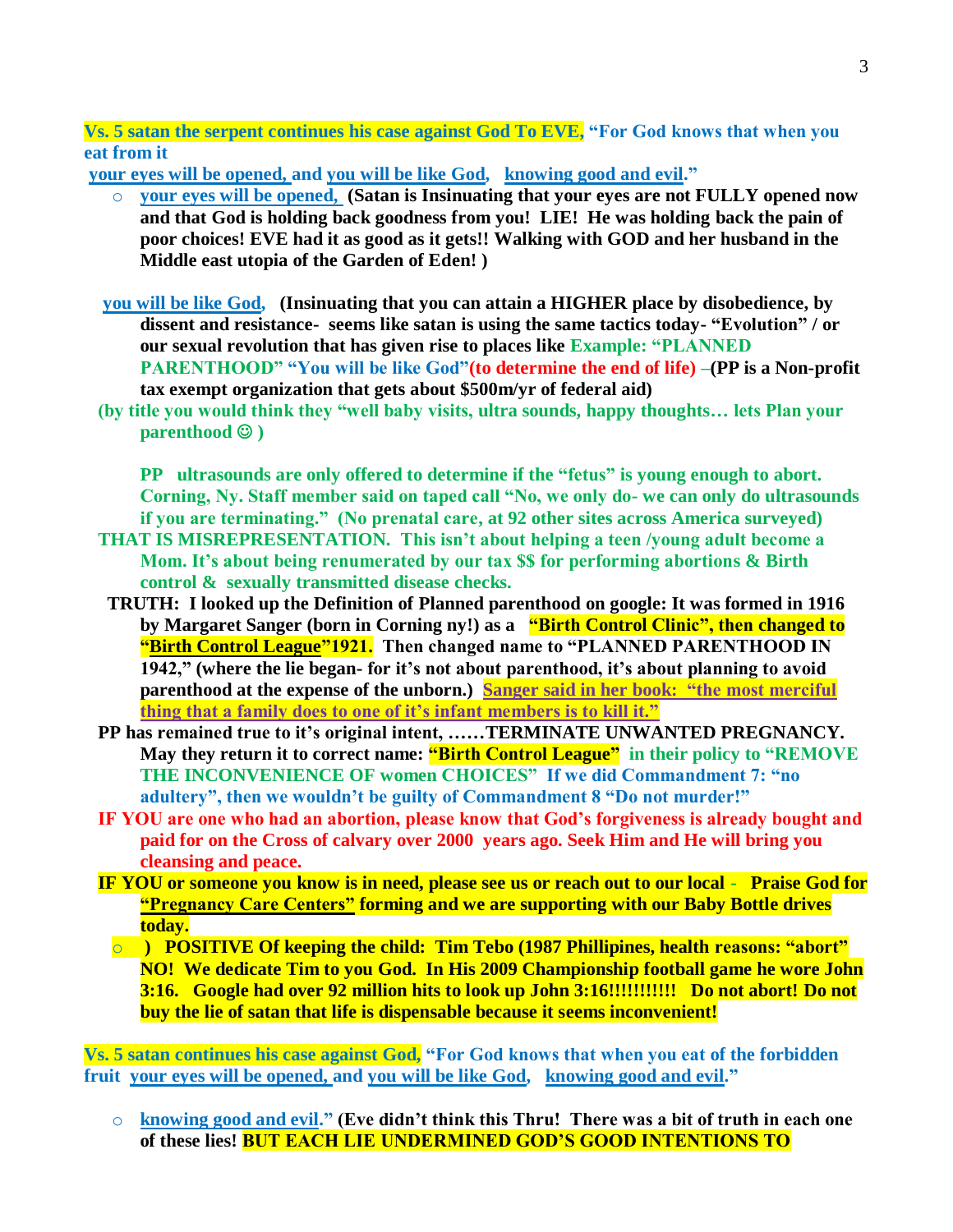#### **PROTECT HIS CREATION FROM FAILURE & DEEP PAIN! God kept them from "knowledge of Good and Evil" because they were meant to only KNOW GOOD!**

#### **GOD IS PRO-CHOICE! CHOOSE to obey these commandments and it will go WELL for you! Choose not commit adultery! Not to commit Murder! And Not to live a lie! HE WILL BRING GOOD FROM IT!**

### **(Satan MISREPREPRESENTED the forbidden fruit Like it was an AWESOME THING THAT GOD INTENTIONALLY KEPT FROM MANKIND TO HURT THEM!)**

**Another reason That God tells us to avoid lying and to speak the truth is that lying is destructive. IT HURTS ME if I lie, it HURTS RELATIONSHIPS of those we lied to! BREAKS TRUTH/Trust.**

**God who values truth because he himself is THE TRUTH.**

**The Hebrew word for truth is "emet" and it is made up of 3 letters in the Hebrew alphabet…the first letter, the last letter and letter in the very middle of the alphabet. This indicates that "emet" includes the "first things" and the "last things" and "everything in between". We are to be truthful in ALL THINGS. "like the joke we started with" Good beginning! TRUTH! " a "Good ending" in the LIGHT OF TRUTH" and may they be as close together as possible in TRUTH!** 

## **What could compel People to lie? Even You or Me?**

**-I think a reason we may lie is to "give false testimony against your neighbor." So that we "LOOK BETTER" to someone else (LOW self – esteem, makes us "STEP on someone else" to make ME TALLER ) - OUCH!) Not truth.** 

**Embellishing/stretching the truth….Ananias and Sapphira –beginning of church age after Jesus became the NEW COVENENT In the New testament: (Acts 5:1-11) Lied about how much they gave to the early church and God held them accountable that day.**

**-I think another reason people lie is to AVOID PUNISHMENT – to HIDE something (refer to sewer and digging the hole deeper and making it worse) FALSE TESTIMONY is SOMETIMES the TRUTH that WHAT WE conveniently "LEAVE OUT" of the story!**

**LYING, Cutting corners on the exam, STRETCHING the TRUTH, Leaving out KEY info: WHAT IS THE BIG DEAL…EVERYONE IS DOING IT!!!!!..starting with SATAN..**

**REALITY CHECK ABOUT LYING!!!!! Revelation 21: 8But the cowardly, the unbelieving, the vile, the murderers, the sexually immoral, those who practice magic arts, the idolaters and all liars- their place will be in the fiery lake of burning sulfur. This is the second death."**

**YIKES!!!! Lying is SERIOUS……**